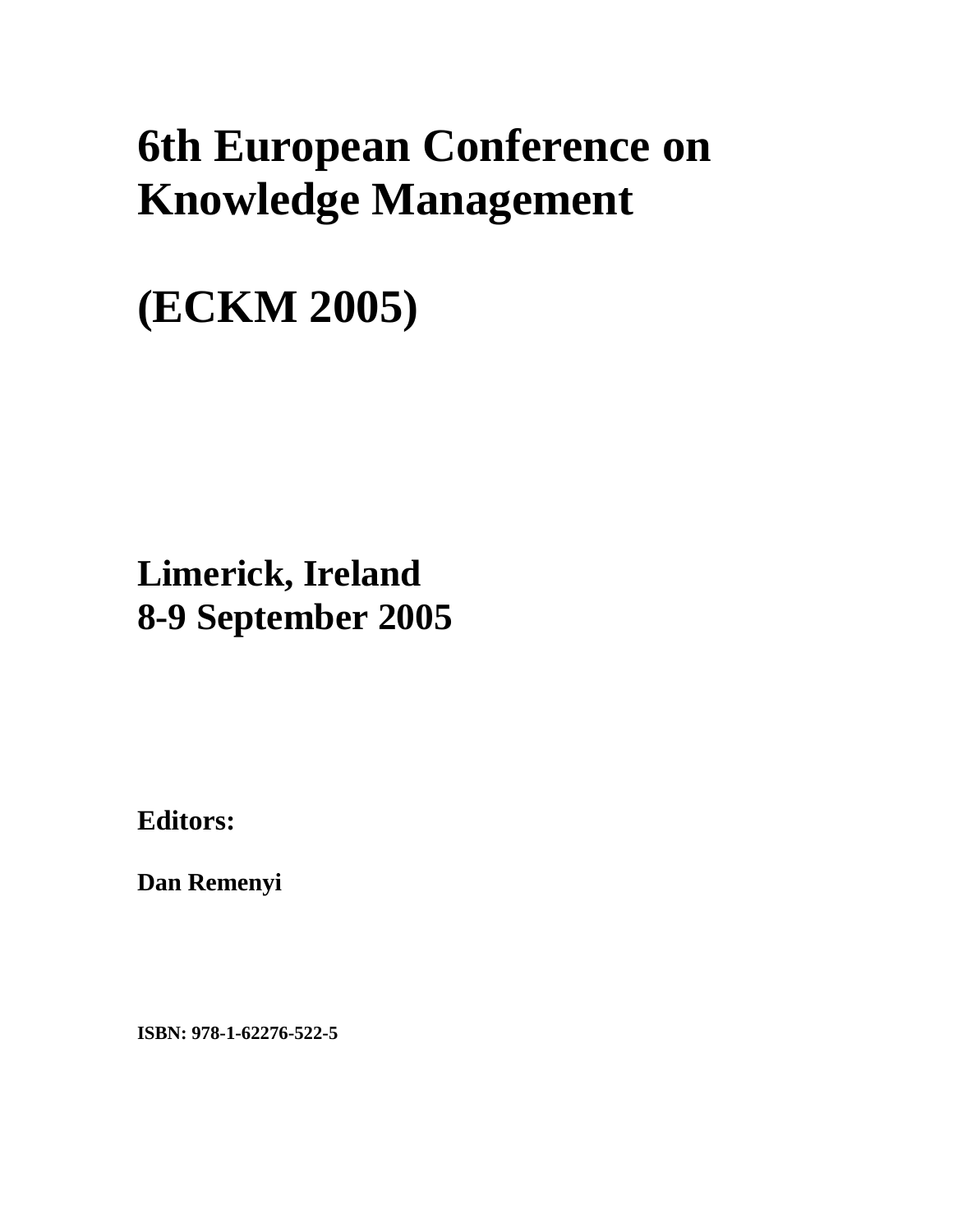#### **Printed from e-media with permission by:**

Curran Associates, Inc. 57 Morehouse Lane Red Hook, NY 12571



**Some format issues inherent in the e-media version may also appear in this print version.** 

Copyright© The Authors, (2005). All Rights Reserved.

No reproduction, copy or transmission may be made without written permission from the individual authors.

Papers have been double-blind peer reviewed before final submission to the conference. Initially, paper abstracts were read and selected by the conference panel for submission as possible papers for the conference.

Many thanks to the reviewers who helped ensure the quality of the full papers.

Printed by Curran Associates, Inc. (2012)

Published by Academic Conferences Ltd. Curtis Farm Kidmore End Reading RG4 9AY UK

Phone: 441 189 724 148 Fax: 441 189 724 691

info@academic-conferences.org

#### **Additional copies of this publication are available from:**

Curran Associates, Inc. 57 Morehouse Lane Red Hook, NY 12571 USA Phone: 845-758-0400 Fax: 845-758-2634 Email: curran@proceedings.com Web: www.proceedings.com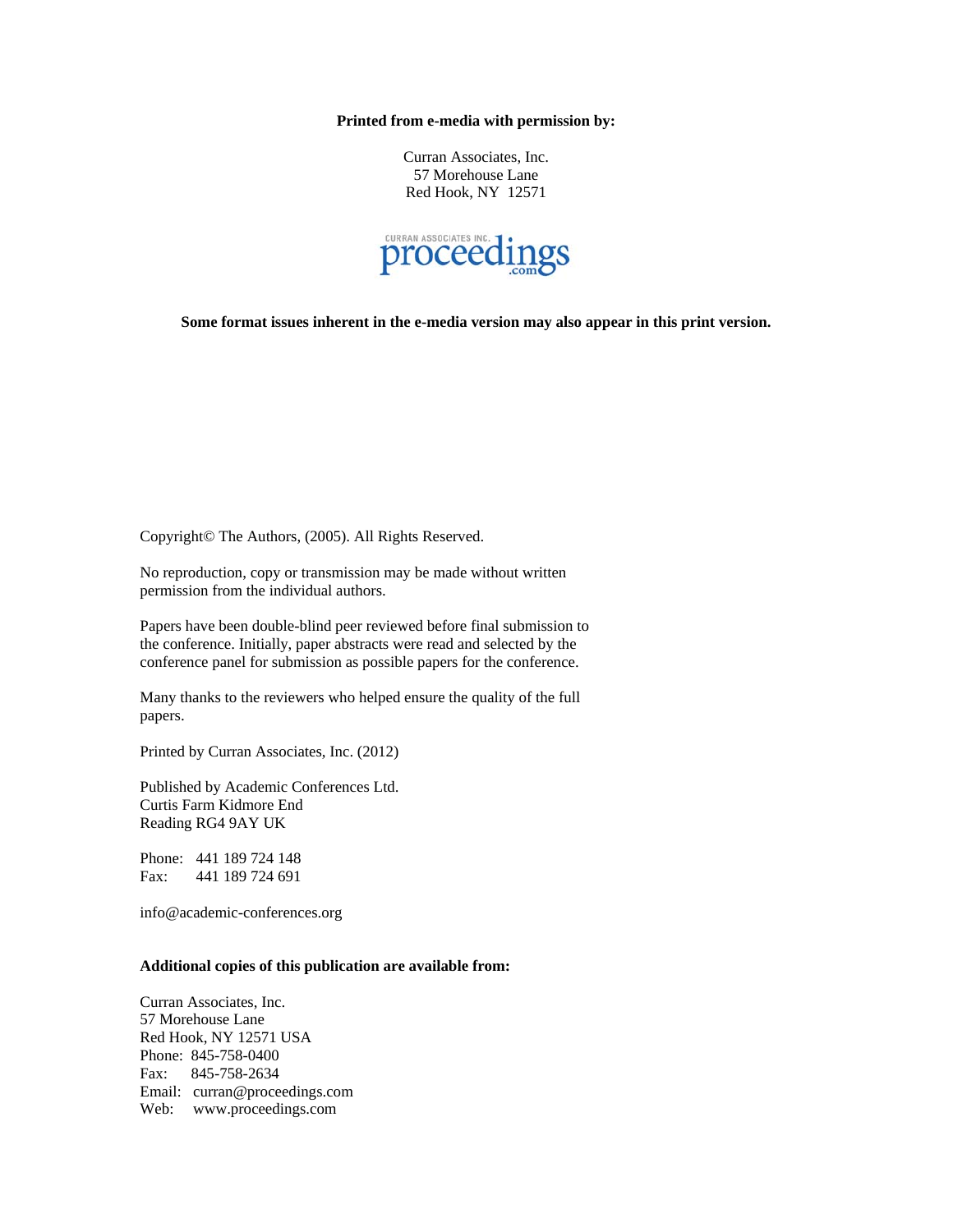### **ECKM 2005**

## **Contents**

| Paper Title                                                                                                      | Author(s)                                                                                                                                                                                                                                     | Proceedings<br>Page |
|------------------------------------------------------------------------------------------------------------------|-----------------------------------------------------------------------------------------------------------------------------------------------------------------------------------------------------------------------------------------------|---------------------|
| Preface                                                                                                          |                                                                                                                                                                                                                                               | vii                 |
| Biographies of Conference Chairs,<br>Programme Chair, Keynote Speaker<br>and Mini-track Chairs                   |                                                                                                                                                                                                                                               | <b>ix</b>           |
| Biographies of contributing authors                                                                              |                                                                                                                                                                                                                                               | x                   |
| Keynote Paper: Perspectives on<br>Intellectual Capital                                                           | <b>Bernard Marr</b><br>Centre for Business Performance, Cranfield<br>School of Management, UK                                                                                                                                                 | 1                   |
| A Proposed Study on the Evaluation of<br>Strategic Alignment in the Gulf<br><b>Cooperation Council Countries</b> | Jaflah AlAmmary and Chun Che Fung<br>School of Information Technology, Murdoch<br>University, Western Australia                                                                                                                               | 7                   |
| A Framework of Intangible Valuation<br>Areas and Antecedents                                                     | Andreas N. Andreou and Annie Green<br>George Washington University, DC, USA                                                                                                                                                                   | 15                  |
| Knowledge Sharing: A Critical Success<br>Factor for Risk Management                                              | Athina Anthropopoulou<br>Aston University, Birmingham, UK                                                                                                                                                                                     | 26                  |
| A Framework of Personal Knowledge<br>Management in the Context of<br>Organisational Knowledge Management         | Dace Apshvalka <sup>1</sup> and Peter Wendorff <sup>2</sup><br><sup>1</sup> Riga Technical University, Latvia; <sup>2</sup> ASSET<br>GmbH, Germany                                                                                            | 34                  |
| Promoting People-Focused Knowledge<br>Management in the Engineering<br>Industry: The Case of IDOM                | Nekane Aramburu <sup>1</sup> , Josune Sáenz <sup>1</sup> and<br>Luis Ramos <sup>2</sup><br><sup>1</sup> ESTE School of Management, University of<br>Deusto, San Sebastián, Spain; <sup>2</sup> IDOM, S.A.,<br>Bilbao, Spain                   | 42                  |
| At the Crossroads of Knowledge<br>Management with Social Software                                                | Gabriela Avram<br>Interaction Design Center, University of<br>Limerick, Limerick, Ireland                                                                                                                                                     | 49                  |
| Knowledge Creation and Sharing -<br>Complex Methods of Inquiry and<br><b>Inconsistent Theory</b>                 | Peter M. Bednar, David Anderson and<br>Christine E. Welch<br>University of Portsmouth, UK                                                                                                                                                     | 59                  |
| The Knowledge Map, A Lubricant for the<br>Firm's Machinery                                                       | <b>Anders Berglund</b><br>Luleå University of Technology, Sweden                                                                                                                                                                              | 67                  |
| Accelerating Technology Transfer by<br>Knowledge-Oriented Cooperation                                            | Marco Bettoni <sup>1</sup> , Christoph Clases <sup>2</sup> and Theo<br>Wehner <sup>1</sup><br><sup>1</sup> Swiss Federal Institute of Technology<br>Zürich, Switzerland; <sup>2</sup> Olothurn University of<br>Applied Sciences, Switzerland | 74                  |
| The Impact of Question Response<br>Structure on Recipient Attitude: A Field<br>Study in Knowledge Sharing        | Heather Bircham-Connolly, James Corner<br>and Stephen Bowden<br>University of Waikato, Hamilton, New<br>Zealand                                                                                                                               | 83                  |
| The First Experiences With IC<br>Evaluation and Measurement in Serbia<br>and Montenegro                          | Sladjana Cabrilo<br>Faculty of Management, Branimira Cosica,<br>Serbia and Montenegro                                                                                                                                                         | 91                  |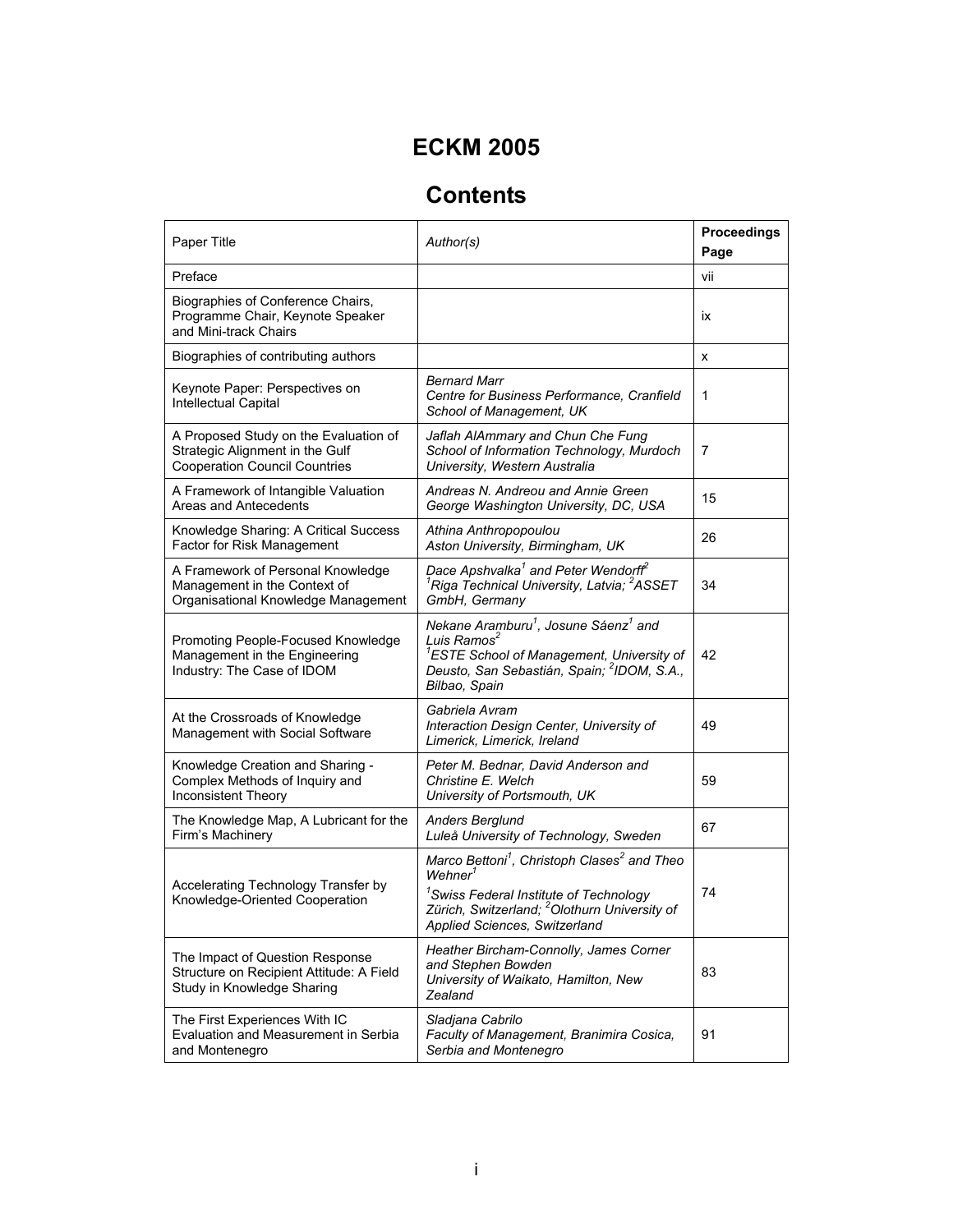| Paper Title                                                                                                                                                                         | Author(s)                                                                                                                                                                                                                                                                                                           | Proceedings<br>Page |
|-------------------------------------------------------------------------------------------------------------------------------------------------------------------------------------|---------------------------------------------------------------------------------------------------------------------------------------------------------------------------------------------------------------------------------------------------------------------------------------------------------------------|---------------------|
| Intellectual Capital and Value Creation:<br>Evidencing in Portuguese Banking<br>Industry                                                                                            | Maria do Rosário Cabrita and Jorge<br>Landeiro Vaz<br><b>Technical University, Institute of Economics</b><br>and Business Administration, Portugal                                                                                                                                                                  | 98                  |
| Dynamic Analysis of Knowledge<br>Management Practices in Consulting<br>Firms. An Approach From the Business<br><b>Dynamics Methodology</b>                                          | Nuria Calvo Babío<br>University of A Coruña, Spain                                                                                                                                                                                                                                                                  | 107                 |
| Dynamic Impact of Knowledge on the<br><b>Innovation Process</b>                                                                                                                     | <b>Annick Castiaux</b><br>University of Namur, Belgium                                                                                                                                                                                                                                                              | 116                 |
| Implementing e-Business Through KM:<br>An Empirical Investigation in SMEs                                                                                                           | Juan G Cegarra Navarro<br>Universidad Politécnica de Cartagena,<br>Spain                                                                                                                                                                                                                                            | 122                 |
| A Personal Knowledge Management<br>Tool That Supports Organizational<br>Knowledge Management                                                                                        | Larry Cheung, Paul Chung and Roger Stone<br>Loughborough University, UK                                                                                                                                                                                                                                             | 130                 |
| Combining Scientific Research With<br>Knowledge Work in Finnish Bio-<br>industries                                                                                                  | Elena Chukhlantseva and Kaisa Hellström<br>University of Turku, Finland                                                                                                                                                                                                                                             | 136                 |
| Complexity Theory and Knowledge<br><b>Management Application</b>                                                                                                                    | Zoë Dann and Ian Barclay<br>Liverpool John Moores University, UK                                                                                                                                                                                                                                                    | 145                 |
| An Answer Shared is a Problem Solved:<br>Encouraging a Knowledge Sharing<br>Culture in the NHS.                                                                                     | Caroline De Brún<br>National Knowledge Service, Oxford, UK                                                                                                                                                                                                                                                          | 154                 |
| Knowledge Management Strategy -<br><b>What Happened Next?</b>                                                                                                                       | John S Edwards<br>Aston Business School, Birmingham, UK                                                                                                                                                                                                                                                             | 163                 |
| Integrating Action Learning and<br>Knowledge Sharing for Developing Co-<br>operation Networks Between SMEs in<br>EU15 and New EU Member States                                      | <b>Tiit Elenurm</b><br>Estonian Business School, Tallinn, Estonia                                                                                                                                                                                                                                                   | 171                 |
| The Intellectual Capital of the United<br>States                                                                                                                                    | G. Scott Erickson <sup>1</sup> and Helen N. Rothberg <sup>2</sup><br><sup>1</sup> Ithaca College, Ithaca, USA, <sup>2</sup> Marist<br>College, Poughkeepsie, USA                                                                                                                                                    | 178                 |
| On the Elicitation of Knowledge in<br><b>Collaborative Decision Making Settings</b>                                                                                                 | Christina E. Evangelou <sup>1</sup> , Nikos<br>Karacapilidis <sup>1</sup> , Omar Abou Khaled <sup>2</sup> and<br>Houda Chabbi Drissi <sup>2</sup><br>$^{\prime}$ University of Patras, Greece; $^2$ University of<br>Applied Sciences of Western Switzerland<br>Switzerland                                         | 184                 |
| Knowledge Management Strategies of<br>Software Development Organisations                                                                                                            | Péter Fehér<br>Corvinus University of Budapest, Hungary                                                                                                                                                                                                                                                             | 190                 |
| Lighting up 'Blind Spots' While<br>Measuring Knowledge Capital                                                                                                                      | Andrea Fried and Fabricio Orellana<br>Wüstenrot & Württembergische- Informatik-<br>GmbH, Germany                                                                                                                                                                                                                    | 198                 |
| The Role of Document Classification<br>Structure in Knowledge Sharing:<br>Improving Knowledge Sharing Within<br>the Organization by Creating Sample<br><b>Document Repositories</b> | Gyula Fulop <sup>1,</sup> Laszlo Hernadi <sup>2</sup> Janos<br>Kormos <sup>3</sup> and Zoltan C Kovacs <sup>4</sup><br><sup>1</sup> University of Miskolc, Hungary; <sup>2</sup> HERR Ltd.<br>Debrecen, Hungary; <sup>3</sup> University of<br>Debrecen, Hungary; <sup>4</sup> KRIPTO Research<br>Debrecen, Hungary | 206                 |
| Knowledge Management in Technology<br>Networks - A Qualitative Research<br>Study                                                                                                    | Waltraud Grillitsch, Alexandra Stingl and<br>Robert Neumann<br>University of Klagenfurt, Austria                                                                                                                                                                                                                    | 213                 |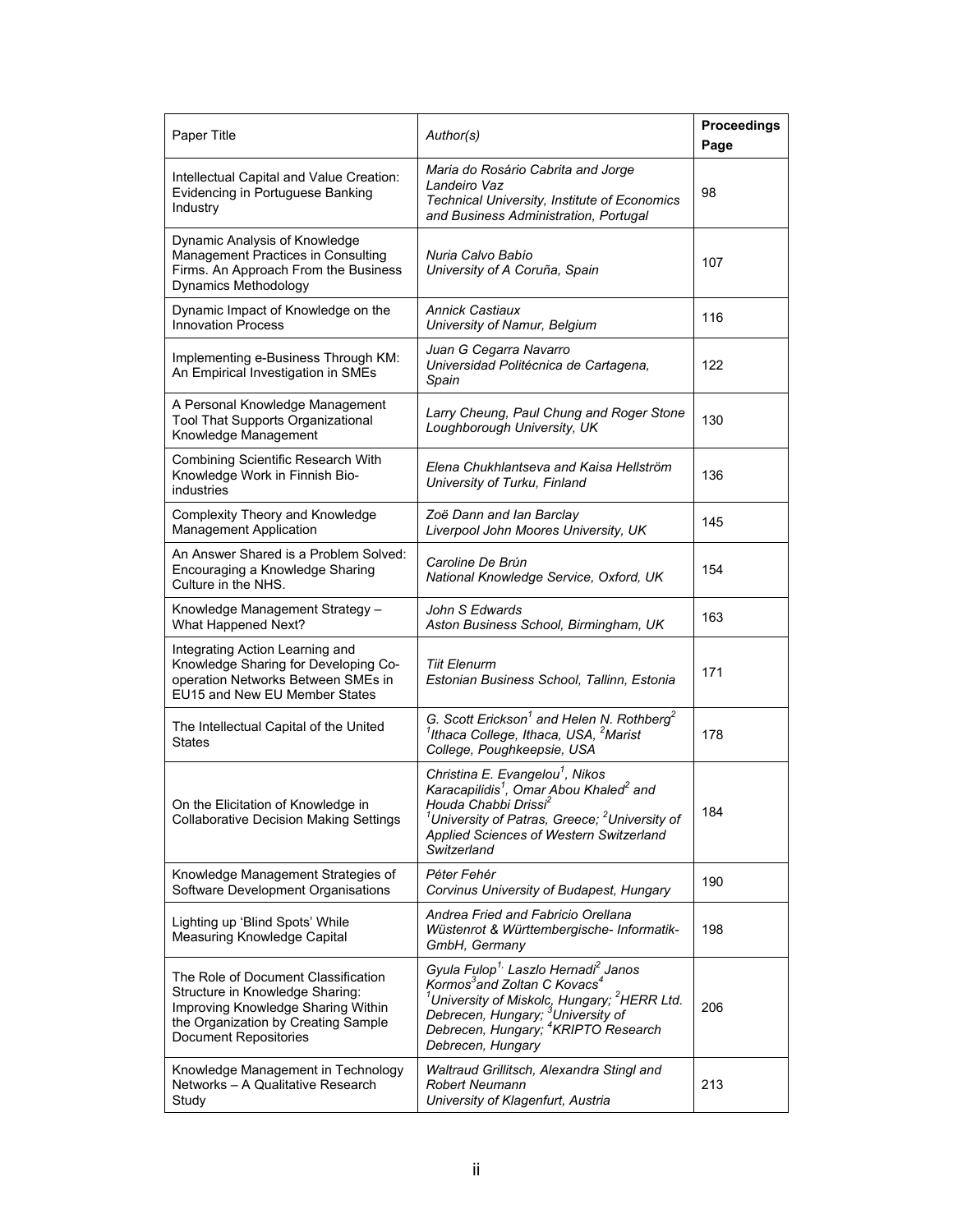| Paper Title                                                                                                                                                                                | Author(s)                                                                                                                                                                                                                   | <b>Proceedings</b><br>Page |
|--------------------------------------------------------------------------------------------------------------------------------------------------------------------------------------------|-----------------------------------------------------------------------------------------------------------------------------------------------------------------------------------------------------------------------------|----------------------------|
| Knowledge Sharing via Technology                                                                                                                                                           | Meliha Handzic and Angela Lee<br>Sarajevo School of Science and<br>Technology, Bosnia-Herzegovina                                                                                                                           | 221                        |
| A Process Framework for an<br>Interoperable Semantic Enterprise<br>Environment                                                                                                             | Jörg Härtwig and Karsten Böhm<br>Institute of Computer Science, University of<br>Leipzig, Germany                                                                                                                           | 227                        |
| Knowledge Management in Realist<br>Perspective: Analysing a University's<br>plan for Strategic Change                                                                                      | Lars Bo Henriksen<br>Aalborg University, Denmark                                                                                                                                                                            | 237                        |
| Knowledge Management and Business<br>Intelligence: The Importance of<br>Integration                                                                                                        | Richard T. Herschel<br>St. Joseph's University, Philadelphia, USA                                                                                                                                                           | 245                        |
| How to measure IC in regional clusters?<br>The Intellectual Capital Cluster Index<br>(ICCI)®                                                                                               | Jose Hervas-Oliver<br>Polytechnic University of Valencia, Spain                                                                                                                                                             | 251                        |
| Managing Project and Process<br>Knowledge in a Pan European Initiative                                                                                                                     | Ali G Hessami and Kurt Andersen<br>Atkins Global, London, UK                                                                                                                                                                | 258                        |
| How can we Assess Knowledge<br>Management? Constructing a Holistic<br>Assessment Framework of KM                                                                                           | Ying-Hsun Hung $^{1,2}$ ; Seng-Cho T. Chou $^2$<br>and Yu-Shu Chen $^3$<br>Hwa-Hsia Institute of Technology, Taiwan;<br><sup>2</sup> National Taiwan University, Taiwan;<br><sup>3</sup> National Taipei University, Taiwan | 264                        |
| Management Control and the Dynamics<br>of Knowledge Sharing In Knowledge<br>Intensive Organizations                                                                                        | Matti Koivuaho<br>Tampere University of Technology, Finland                                                                                                                                                                 | 279                        |
| A Complexity Theory Approach to<br>Knowledge Management - Towards a<br>Better Understanding of Communication<br>and Knowledge Flows in Software<br>Development                             | Matti Koivuaho and Harri Laihonen<br>Tampere University of Technology, Finland                                                                                                                                              | 271                        |
| Knowledge Creation and Sharing<br>Mechanisms - Valuating Knowledge<br>Management of Inter-Firm Human<br>Resources                                                                          | Jeanette Lemmergaard, Line Povlsen and<br>Anna Bay Damholt<br>University of Southern Denmark, Odense,<br>Denmark                                                                                                            | 286                        |
| Assessing the Levels of Knowledge<br><b>Transfer Within E-Commerce Websites</b><br>of Tourist Organisations in Africa                                                                      | Tonderai Maswera, Ray Dawson and Janet<br>Edwards<br>Research School of Informatics.<br>Loughborough University, UK                                                                                                         | 293                        |
| Codified Knowledge Management - a<br>Strategic Approach to KM, Based on the<br><b>Exploitation of Existing Organizational</b><br>Resources and Capabilities, Using<br>Repository Based KMS | John G McCarthy, Catherine Parkes and<br><b>Fergal McGrath</b><br>University of Limerick, Castletroy, Ireland                                                                                                               | 301                        |
| An Integrated ('Unitas') Approach to<br>Knowledge Management Strategy                                                                                                                      | Fergal McGrath and Rebecca Purcell,<br>University of Limerick, Ireland                                                                                                                                                      | 308                        |
| Knowledge Creation and Sharing in a<br>Project Team: An Organizational<br>Analysis Based on the Concept of<br>Organizational Relation                                                      | Piero Migliarese and Saverino Verteramo<br>Department of Business Science University<br>of Calabria, Italy                                                                                                                  | 316                        |
| Knowledge Creation in Groups: The<br>Value of Cognitive Diversity, Transactive<br>Memory, and Openmindedness Norms                                                                         | Rebecca Mitchell and Stephen Nicholas<br>University of Sydney, Australia                                                                                                                                                    | 326                        |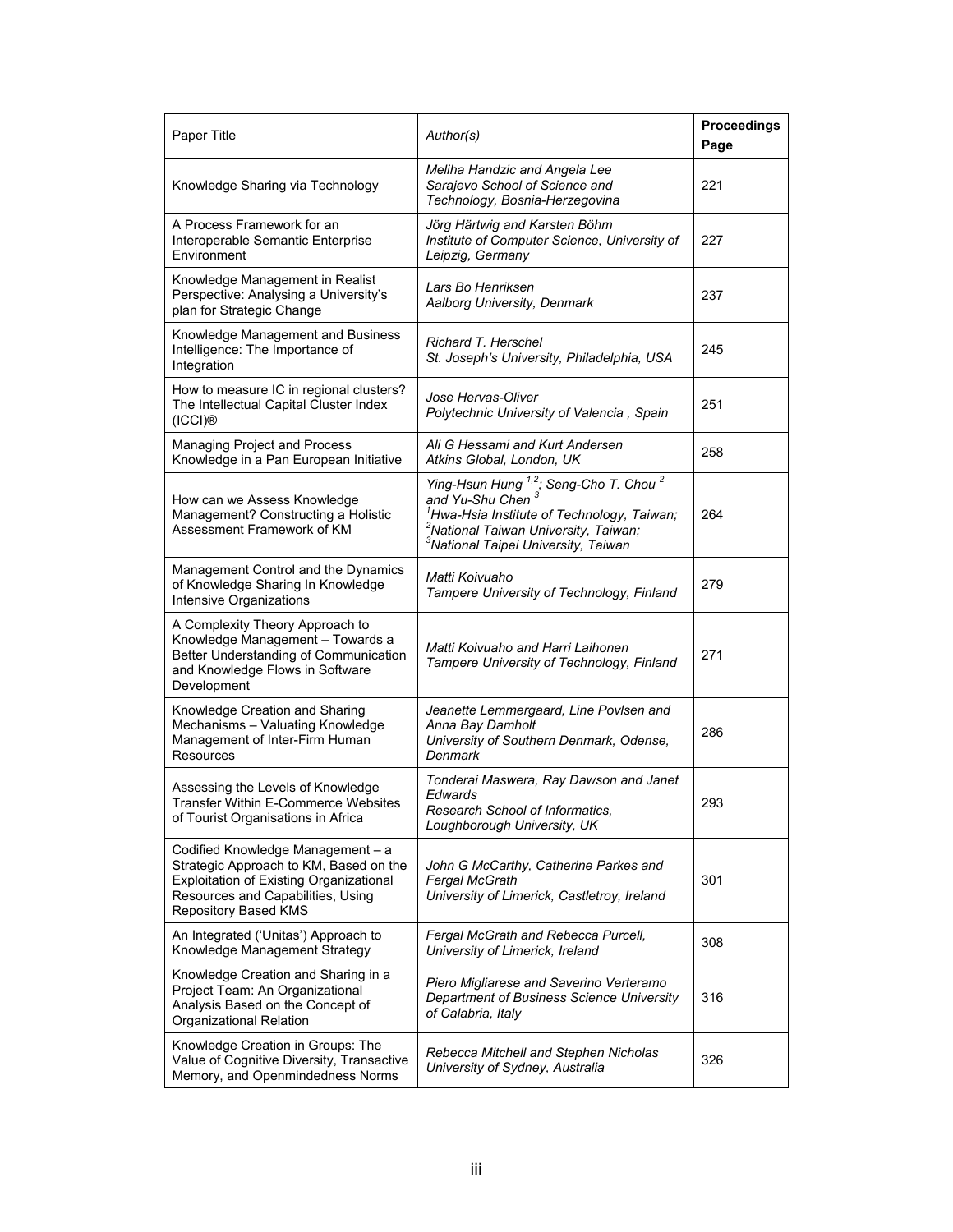| Paper Title                                                                                                                                   | Author(s)                                                                                                                                                                                                                                                                                                                                                                                                                                   | Proceedings<br>Page |
|-----------------------------------------------------------------------------------------------------------------------------------------------|---------------------------------------------------------------------------------------------------------------------------------------------------------------------------------------------------------------------------------------------------------------------------------------------------------------------------------------------------------------------------------------------------------------------------------------------|---------------------|
| SWITCH ON - Semantic Web<br>Integration Through Converging Hybrid<br>Ontologies                                                               | Sandra Moffett and Martin Doherty<br>University of Ulster at Magee, Londonderry,<br>Ireland                                                                                                                                                                                                                                                                                                                                                 | 334                 |
| Knowledge Acquisition for Building<br>Lightweight Ontologies                                                                                  | Eni Mustafaraj <sup>1</sup> , Martin Hoof <sup>2</sup> , and Bernd<br>Freisleben <sup>1</sup><br><sup>1</sup> University of Marburg, Germany;<br><sup>2</sup> Department of Electrical Engineering,<br>Fachhochschule Kaiserslautern, Germany                                                                                                                                                                                               | 342                 |
| Towards the Development of a<br>Conceptual Framework for Knowledge<br>Enhanced e-Workflow Modelling                                           | John Ndeta and Farhi Marir,<br>London Metropolitan University, UK                                                                                                                                                                                                                                                                                                                                                                           | 351                 |
| Communicative Action in Intellectual<br>Capital Creation: An Empirical Test                                                                   | David O'Donnell <sup>1</sup> , Peter Cleary <sup>2</sup> Nick<br>Bontis <sup>3</sup> , Philip O'Regan <sup>4</sup> and Tom Kennedy <sup>4</sup><br><sup>1</sup> Intellectual Capital Research Institute,<br>Limerick, Ireland; <sup>2</sup> Department of<br>Accounting, University College Cork,<br>Ireland; <sup>3</sup> McMaster University, Hamilton,<br>Canada; <sup>4</sup> Kemmy Business School,<br>University of Limerick, Ireland | 357                 |
| The Paradox of Sharing Knowledge<br>Despite Providing Incomplete<br>Information Using a Visual Format: The<br>Example of IT Strategy          | Gary R Oliver,<br>University of Sydney, Australia                                                                                                                                                                                                                                                                                                                                                                                           | 366                 |
| Trust and Knowledge Management in<br>the Construction Industry                                                                                | Anthony Olomolaiye and Charles Egbu<br>Glasgow Caledonian University, UK                                                                                                                                                                                                                                                                                                                                                                    | 375                 |
| A Sociotechnical Based KM Solution for<br>Service and Support                                                                                 | Abiodun Dominic Oyeniran<br>Staffordshire University, UK                                                                                                                                                                                                                                                                                                                                                                                    | 383                 |
| The Applicability of Knowledge<br>Management as an Aid to<br>Pharmaceutical Innovation                                                        | Thomas Parsons, Thomas Jackson, Ray<br>Dawson and Holger Adelmann<br>Loughborough University, UK                                                                                                                                                                                                                                                                                                                                            | 391                 |
| A Prototype Knowledge Management<br>Platform for Modern Rural Energy<br>Services in Thailand                                                  | Janjira Payakpate <sup>1</sup> , Chun Che Fung <sup>1</sup> ,<br>Sukruedee Nathakaranakule <sup>2</sup> , Dora<br>Marinova <sup>1</sup><br><sup>1</sup> School of Information Technology, Murdoch<br>University, Australia<br><sup>2</sup> Naresuan University, Thailand                                                                                                                                                                    | 398                 |
| Competitive Intelligence and Co-<br>evolution within an Organisation<br>Population                                                            | Mirva Peltoniemi and Elisa Vuori<br>Tampere University of Technology, Finland                                                                                                                                                                                                                                                                                                                                                               | 404                 |
| Healthcare Intellectual Capital: A<br>Framework of Analysis at the Hospital<br>Level and the Alliance Level                                   | Ann Tzu-Ju Peng <sup>1</sup> and Enya Yu-Shih Lee <sup>2</sup><br><sup>1</sup> Business Administration Department,<br>Providence University, Taiwan; <sup>2</sup> Department<br>of Business Administration, National<br>Chengchi University, Taiwan                                                                                                                                                                                         | 412                 |
| Measuring the Performance of<br>Cooperative Strategies With a<br>Competitor: An Intellectual Capital<br>Perspective of a Case Study in Taiwan | Ann Tzu-Ju Peng <sup>1</sup> and Johnson C.H. Yang <sup>2</sup><br><sup>1</sup> Business Administration Department,<br>Providence University, Taiwan; <sup>2</sup> Distribution<br>Business Group, Sinon Co., Taichung,<br>Taiwan                                                                                                                                                                                                           | 421                 |
| Competitive Intelligence an Exploratory<br>Study                                                                                              | Ana Maria Pereira and Isabel Ramos<br>School of Engineering of University of<br>Minho, Guimarães, Portugal                                                                                                                                                                                                                                                                                                                                  | 434                 |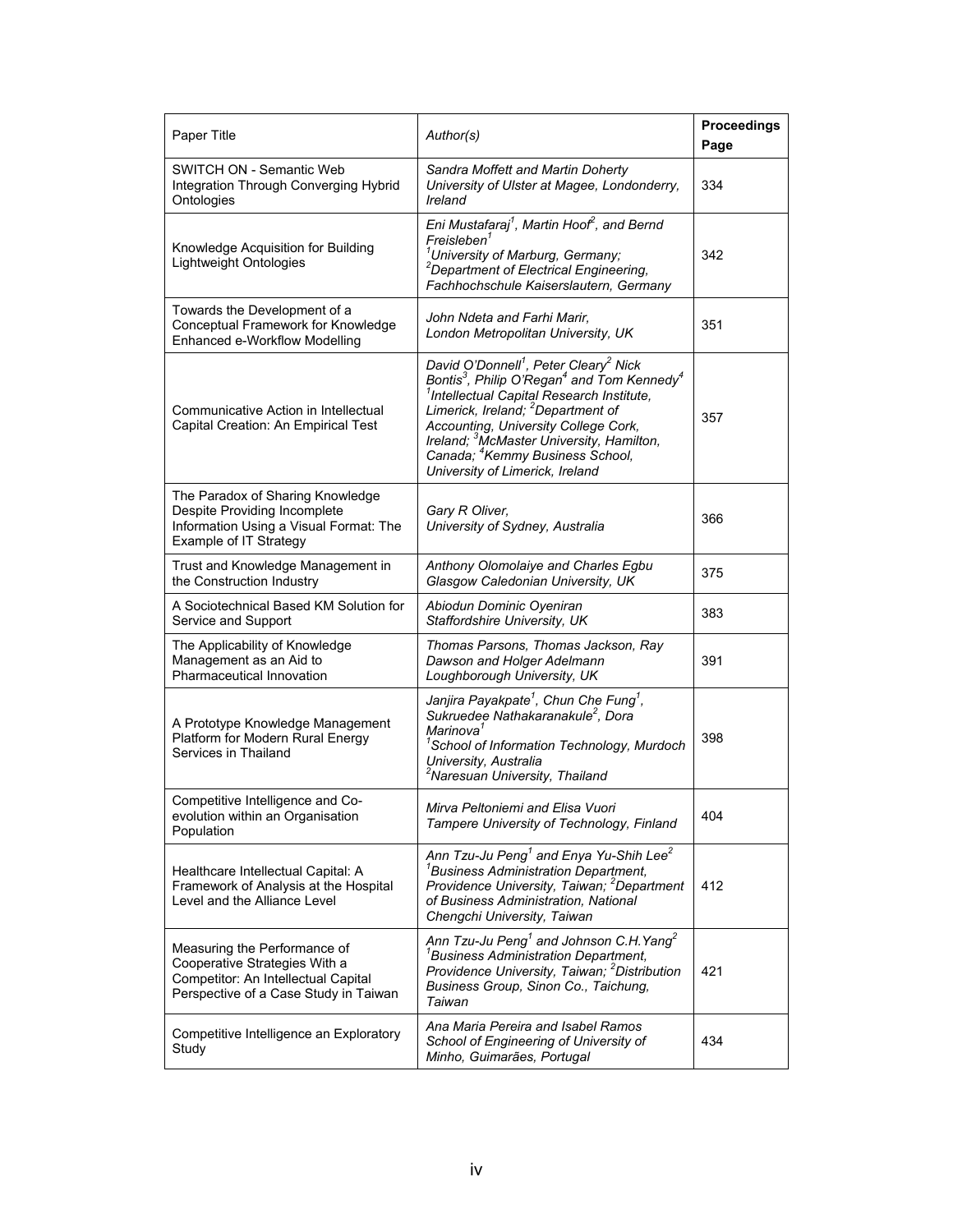| Paper Title                                                                                                                             | Author(s)                                                                                                                                                                                                                  | <b>Proceedings</b><br>Page |
|-----------------------------------------------------------------------------------------------------------------------------------------|----------------------------------------------------------------------------------------------------------------------------------------------------------------------------------------------------------------------------|----------------------------|
| A Framework for Characterizing<br>Knowledge Management Systems                                                                          | Mário Paulo Pinto <sup>1</sup> , Filomena Castro<br>Lopes <sup>2</sup> and Maria Paula Morais <sup>2</sup><br><sup>1</sup> ESEIG, Rua D. Sancho I, Portugal;<br><sup>2</sup> Universidade Portucalense, Porto, Portugal    | 442                        |
| Measurement of Business Intelligence in<br>a Finnish Telecommunications<br>Company                                                      | Virpi Pirttimäki <sup>1</sup> , Antti Lönnqvist <sup>1</sup> and Antti<br>Karjaluoto <sup>2</sup><br><sup>1</sup> Tampere University of Technology, Finland;<br><sup>2</sup> Elisa Corporation, Finland                    | 451                        |
| The Impact of Organisational<br>Bureaucracy on the Determinants of<br>Knowledge Acquisition                                             | John D. Politis<br>Higher Colleges of Technology, Dubai<br>Men's College, United Arab Emirates                                                                                                                             | 459                        |
| The Requirement for Management of<br>Knowledge Concerning the Assessment<br>of Intellectual Capital                                     | <b>Agnieta Pretorius and Petrie Coetzee</b><br>Tshwane University of Technology, Pretoria,<br>South Africa                                                                                                                 | 468                        |
| The Organizational Mind: A<br>Comprehensive Framework for the<br>Intelligent Organization                                               | Isabel Ramos<br>Information System Department, University<br>of Minho, Guimarães, Portugal                                                                                                                                 | 478                        |
| Opportunities and Challenges for<br>Collaborative Task Management Based<br>on Enterprise Services Architecture                          | Uwe V. Riss and Camilla Wagland<br>SAP AG, Walldorf, Germany                                                                                                                                                               | 485                        |
| Absorptive Capacity for R&D Results:<br>What Types of Knowledge Drive it?                                                               | Arturo Rodriguez, Stanislav Ranguelov and<br>Markus Hagemeister<br>University of the Basque Country, Bilbao,<br>Spain                                                                                                      | 494                        |
| A Conceptual Framework for the Use of<br>Customer Knowledge in Business-to-<br><b>Business Markets</b>                                  | Minna Rollins <sup>1</sup> and Wesley J. Johnston <sup>2</sup><br><sup>1</sup> Turku School of Economics and Business<br>Administration, Finland; <sup>2</sup> Center for<br><b>Business and Industrial Marketing, USA</b> | 503                        |
| Developing Strategic Communication<br><b>Strategies for Cultivating Communities</b><br>of Practice                                      | Donald C. Ropes<br>Inholland University, Amsterdam, The<br>Netherlands                                                                                                                                                     | 510                        |
| Knowledge Management Tools to<br>Embed the Logic of Human Capital<br>Analysis Within the Financial Markets:<br>An Open Systems Approach | Carol Royal <sup>1</sup> and Loretta O'Donnell <sup>2</sup><br><sup>1</sup> University of New South Wales Sydney,<br>Australia; <sup>2</sup> Macquarie University, Sydney,<br>Australia                                    | 518                        |
| The Impact of Knowledge Sharing on<br>Corporate Culture: An Outlook on Small<br>and Medium-Sized Enterprises (SMEs)                     | Soumit Sain and Julia Ihlenfeld<br>University of Bochum, Cologne, Germany                                                                                                                                                  | 527                        |
| Knowledge Management in a Brazilian<br><b>Engineering and Construction Company</b>                                                      | José Renato Sátiro Santiago Junior<br>University of São Paulo, Brazil                                                                                                                                                      | 535                        |
| Supporting the Elicitation of Real<br><b>Customer Needs Through Customer</b><br>Knowledge Management for Innovation                     | Maria Semmelrock-Picej, Wolfgang Ebner,<br>Harald Semmelrock and Marko Anzelak<br>eBusiness Institute biztec, University of<br>Klagenfurt, Austria                                                                         | 5Í F                       |
| Competence Upgrades by Knowledge<br><b>Transfer in Networks of Excellence</b>                                                           | Christian-Andreas Schumann; and Claudia<br>Tittmann<br>University of Applied Sciences Zwickau,<br>Germany                                                                                                                  | ÍΗ                         |
| Knowledge Management and<br>Management Theory: An Analysis of<br>Sullivan's Conceptualisation of<br>Knowledge Within Organisations      | Peter Sheen <sup>1</sup> and Neal Ryan <sup>2</sup><br><sup>1</sup> University of Southern Queensland,<br>Australia; <sup>2</sup> Queensland University of<br>Technology, Australia                                        | 55Ì                        |